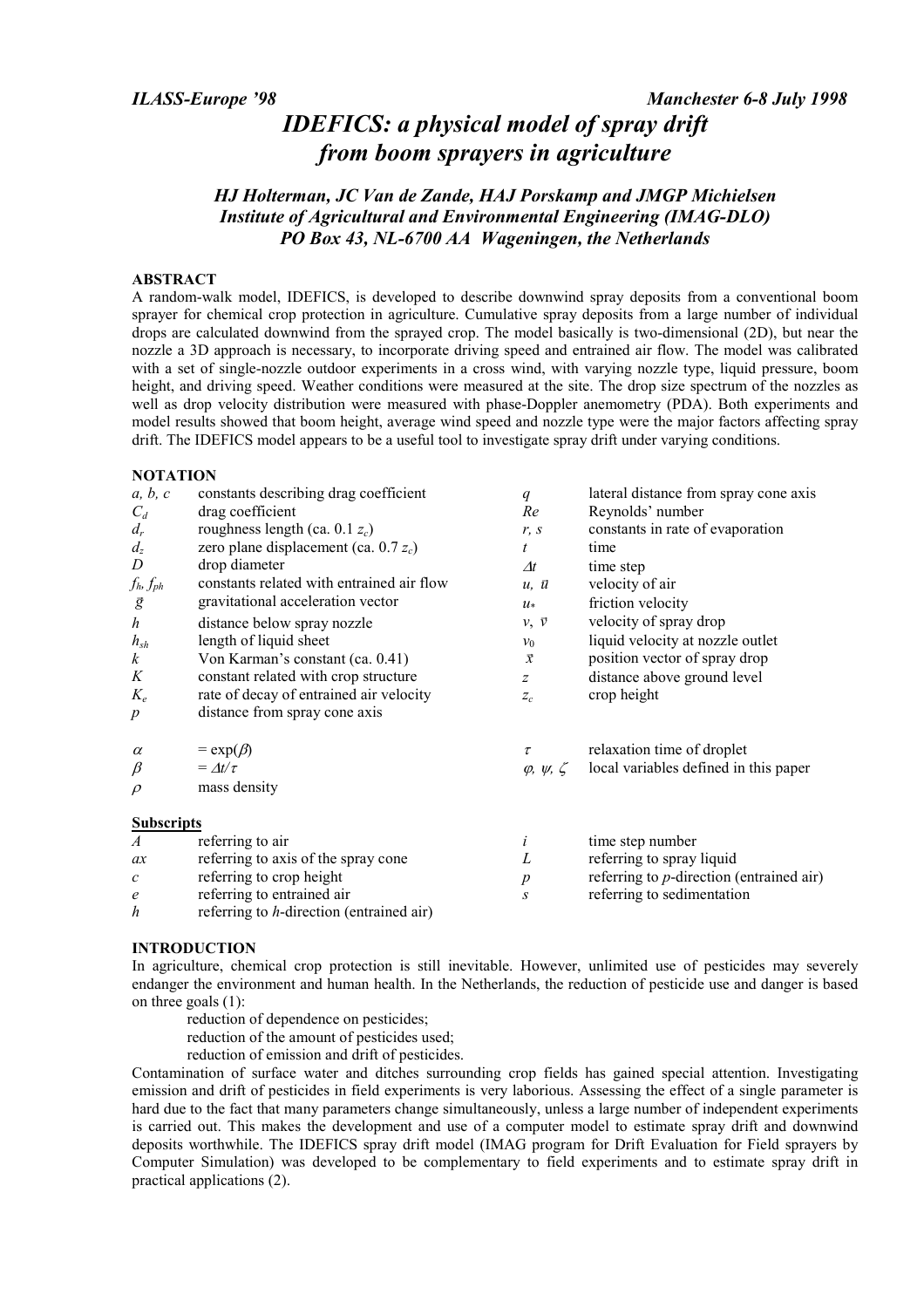#### CONCEPTUAL MODEL DESCRIPTION

The IDEFICS spray drift model is a mixed 2-3-dimensional (2D/3D) random-walk model, which describes the trajectories of a large number of individual drops produced by a single nozzle (see Fig 1). A complete boom sprayer is simulated by repeating these calculations for a representative set of nozzles along the boom. The distribution of downwind deposits in a cross wind is calculated as a function of distance from the edge of the crop. The vertical distribution, at a fixed distance downwind, is calculated as well. Optionally the model can be provided with a Vshaped ditch parallel to the crop edge.

Integrating twice Newton's second law of mechanics, the position of a drop can be calculated. The forces experienced by a drop are gravity, buoyancy and drag force due to local air velocity relative to the velocity of the drop itself. Gravity is calculated straightforward, and buoyancy can be neglected completely in this case. The drag force however changes continuously, since most parameters involved change with respect to location in space.



Fig 1. Typical field lay-out for the simulation model.

Therefore the integration procedure must take place stepwise in time. During a certain time interval all parameters are considered constant. At the end of each interval all parameters are recalculated depending on the local conditions. The time interval must be short near to the nozzle, but can be longer at some distance from the nozzle. Therefore the optimal time interval should change according to local conditions too. In the model the time interval is estimated based on the expected rate of change of the relaxation time of the drop.

In the spray cone below the nozzle air is entrained, which causes small drops to flow downward much more rapidly than estimated with respect to their sedimentation velocity. Modelling the spatial distribution of entrained air velocity and direction appropriately is considered an important base for a correct estimate of spray drift. Phase-Doppler anemometry (PDA) is used to measure the distribution of drop size and velocity in the spray cone. Entrainment is affected by wind speed, driving speed and the vicinity of the ground. In IDEFICS, the entrained air flow is modelled empirically based on the PDA measurements and patternator experiments. The effect of the vicinity of the ground, which obviously is impenetrable to air, is modelled by introducing an imaginary upward spraying nozzle below ground level. The entrained air flow caused by the imaginary nozzle is added to that caused by the real nozzle.

Near the nozzle the trajectory calculations are 3D. At a certain distance from the nozzle entrainment and driving speed no longer affect the trajectory, and the process essentially becomes 2D, so calculations can be turned into 2D.

The average wind velocity is assumed logarithmic with height above the ground, following the widely used meteorological relation (3). Turbulence is added as a locally random air velocity, its strength depending on local average wind velocity and atmospheric stability. The turbulence velocity vector has random direction, and its length represents intensity. Inside the crop the wind profile has to be adjusted (3).

While falling or drifting through air, drop size decreases due to evaporation. It is assumed that only water evaporates as if the drop was of pure water. The ingredients are essentially involatile during spraying. This is known as the 'solid-core' phenomenon (4). If all water is lost before settling, the remaining 'dry' particle is assumed to stay airborne throughout.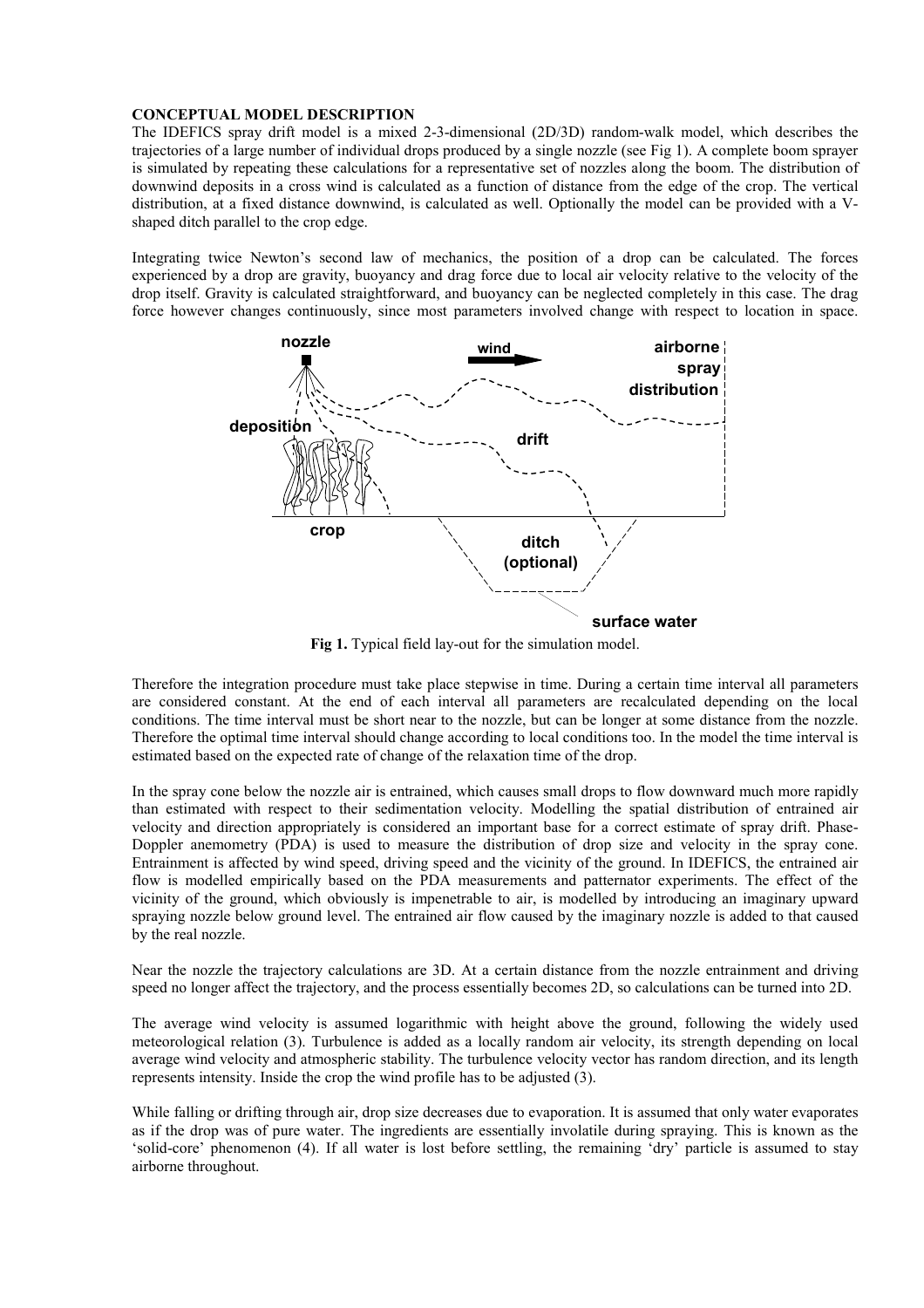### MATHEMATICAL STRUCTURE

#### Basic equations

The calculation of the trajectory of a spray drop in air is described by Newton's second law of mechanics (the wellknown  $F=ma$ ), and integrating it twice. Assuming that the various forces acting on the drop can be considered constant during time interval  $\Delta t$ , velocity and position of the drop at time  $i+1$  are given by:

$$
\vec{v}_{i+1} = \vec{v}_i \, \alpha_i + \vec{v}_{s,i} \left( 1 - \alpha_i \right) \tag{1}
$$

$$
\vec{x}_{i+1} = \vec{x}_i + \vec{v}_i \Delta t + \tau_i \left( \vec{v}_{s,i} - \vec{v}_i \right) \left( \alpha_i - 1 + \beta_i \right)
$$
\n
$$
\tag{2}
$$

For convenience the terms  $\alpha_i$  and  $\beta_i$  are introduced. All quantities are essentially time dependent and therefore suffixed i. From now on, for clarity the suffix i will be omitted. The equations given are exact solutions, as long as the quantities  $\vec{v}_s$  and  $\tau$  (and consequently  $\alpha$  and  $\beta$ ) remain constant at  $\Delta t$ . The sedimentation velocity  $\vec{v}_s$  depends on gravity and local wind velocity:

$$
\vec{v}_s = \tau \vec{g} + \vec{u} \tag{3}
$$

where the first term equals the vertical component of sedimentation due to gravity, and the second term represents the effect of local wind velocity. This local wind velocity comprises average wind velocity and random wind velocity due to air turbulence, both being local parameters.

#### Derivation of optimal time interval

The relaxation time  $\tau$  represents the time a drop needs to adapt to changes in local air flow, and is given by:

$$
\tau = \frac{4\rho_L D}{3\rho_A v_r C_d} \tag{4}
$$

The drag coefficient  $C_d$  for a solid spherical particle in air is very well described by the empirical relation:

$$
C_d = \left( \left( \frac{a}{Re} \right)^c + b^c \right)^{1/c}
$$
 [5]

with constants  $a=24$ ,  $b=0.32$  and  $c=0.52$ . This relation fits very well to experimental data (5) for Reynolds' numbers up to  $10<sup>4</sup>$ , which is far beyond values occurring in conventional spray applications.

In all practical cases the time step  $\Delta t$  is limited much more by the rate of change of  $\tau$  than by that of  $v_s$ . This means that the time step can be derived from the allowable ratio  $|\Delta \tau/\tau|$ . This ratio can be estimated by taking the derivative of  $\tau$ . Since [4] essentially is a function of  $v_r$  and D, which both can be considered functions of time themselves, the following equation results:

$$
\Delta \tau = \frac{\partial \tau}{\partial v_r} \frac{dv_r}{dt} \Delta t + \frac{\partial \tau}{\partial D} \frac{dD}{dt} \Delta t
$$
 [6]

The first term represents the change in  $\tau$  due to changes in drop velocity, local air velocity or their directions. The second term represents the effect of evaporation on  $\tau$ .

The rate of evaporation of water drops in air is described by Williamson and Threadgill (6). Since only medium to small sized drops spend long enough time in air to be affected by evaporation, and noting that their time of flight usually is much longer than their relaxation time, it is reasonable to assume that the velocity of a drop is close to its sedimentation velocity, as far as evaporation is considered. Then the rate of evaporation of a drop falling through air is simplified considerably:

$$
\frac{d(D^2)}{dt} = rD + s \tag{7}
$$

where r and s are constants depending on temperature and humidity.

Finally, from (6) the limitation for the time step  $\Delta t$  is derived:

$$
\Delta t \leq \frac{1}{\zeta} \left( \left| A\tau / \tau \right| - \frac{\varphi}{1 + \psi} \right) + \frac{\varphi}{\zeta \left( 1 + \psi \right)} \exp \left( - \Delta t / \tau \right) \tag{8}
$$

where the following abbreviations are used:

$$
\varphi = \frac{\left| \vec{v}_s - \vec{v} \right|}{v_r} \qquad \qquad \psi = \left( \frac{a}{b \, Re} \right)^c \qquad \qquad \zeta = \frac{2\psi + 1}{\psi + 1} \frac{\left| r \, D + s \right|}{2 \, D^2} \tag{9}
$$

Given an acceptable relative change in relaxation time,  $|\Delta \tau \tau|$ , the maximum time step is estimated by [8]. Clearly [8] must be solved iteratively. If the initial guess of  $\Delta t$  is appropriate, usually only a small number of iterations is required.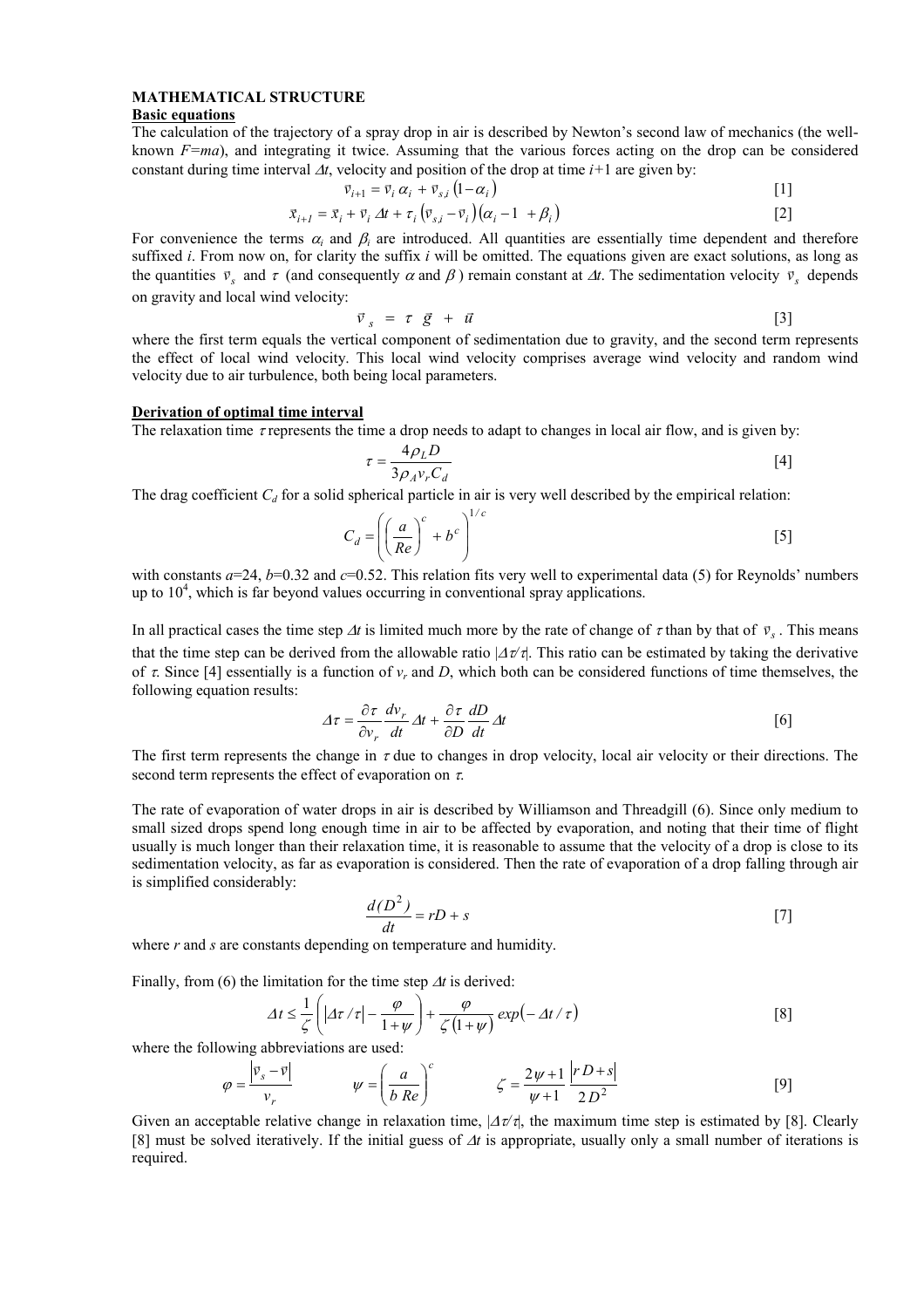#### Wind profile

The average wind velocity is assumed to be logarithmic with height, according to the following the meteorological equation:

$$
u(z) = \frac{u_*}{k} \ln \left( \frac{z - d_z}{d_r} \right) \tag{10}
$$

Zero plane displacement  $d_z$  and roughness length  $d_r$  are roughly proportional to crop height (7). Air turbulence is quantified by the turbulent exchange coefficient (eddy diffusivity), which depends on average wind velocity and atmospheric stability.

Inside the crop canopy the logarithmic profile has to be replaced by the equation:

$$
u(z) = \frac{u_c}{(1 + K(1 - z/z_c))^2}
$$
 [11]

where  $u_c$  is the average wind velocity at crop height  $z_c$ . Constant K depends on crop structure, and is roughly equal to 2 (3).

#### Entrained air flow

Following the relation of Briffa and Dombrowski (8), the velocity of entrained air at the axis of the spray cone is given by:

$$
u_{e,ax}(h) = v_0 \left(\frac{h_{sh}}{h}\right)^{K_e}
$$
 [12]

For various types of flat fan nozzles the rate of decay  $K_e$  appears to be approximately equal to 0.7. The liquid sheet length  $h_{sh}$  is estimated from comparison of [12] and PDA measurements, and varies roughly between 10-20 mm.

In a plane perpendicular to the axis of the spray cone, the velocity of entrained air is modelled by:

$$
v_e(p,q,h) = v_{e,ax} \cdot \frac{1}{4} \left[ \cos\left(\frac{\pi p}{f_h p_0}\right) + 1 \right] \left[ \cos\left(\frac{\pi q}{f_h q_0}\right) + 1 \right]
$$
 [13]

where p and q represent the two orthogonal distances from the cone axis, in the two main directions of the elliptic cone. Their geometrical limits are  $p_0$  and  $q_0$ , which depend on top angle and 'lateral' top angle respectively, and on distance h below the nozzle outlet. Constant  $f_h$  is an extension factor to account for entrained air flow outside the geometrical limits of the spray cone, and is empirically set between 1.2 and 1.8.

Equation [13] gives the velocity amplitude of a velocity which essentially is 3D. Since the lateral top angle is usually relatively small for flat fan nozzles, the component of the entrained air flow in the lateral horizontal direction (*q*-direction) is neglected.



Fig 2. Distribution of spray liquid below a flat fan nozzle (F, 0.8L/min@300kPa) as deposited on a patternator and in air (PDA), as measured 0.5m below the nozzle. The side-wings in the patternator experiment account for the 'ground effect'.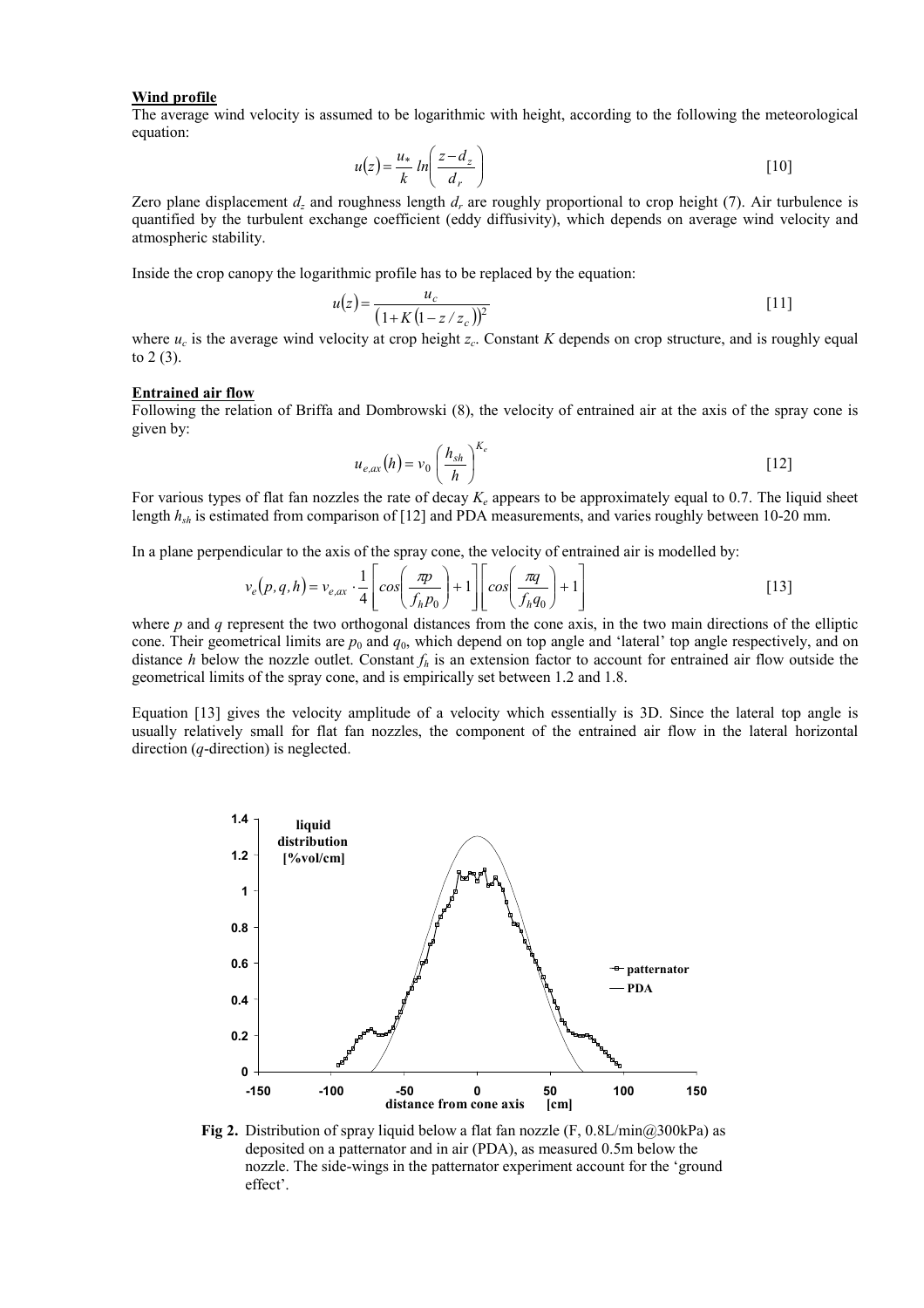This leaves the air flow 2D: a horizontal component (p-direction) and a vertical component (h-direction). Their ratio is assumed to be given by:

$$
\frac{v_{e,p}}{v_{e,h}} = f_{ph} \cdot \frac{p}{h}
$$
 [14]

Factor  $f_{ph}$  represents the deviation of the direction of flow from a straight line back to the nozzle outlet, and is empirically set to 0.9.

Obviously the ground is impenetrable to air flow, and the air flow due to entrainment must deviate close to the ground towards a horizontal air flow. This 'ground effect' is modelled by introducing an 'image concept': an imaginary subsoil nozzle spraying upward induces an air flow which is the mirror of the air flow caused by the real nozzle. As a result, in the plane just in the middle of these two nozzles the resultant velocity is horizontal. The image concept is slightly modified based on patternator experiments with a stationary nozzle. Fig 2 shows the spreading effect caused by the vicinity of an impenetrable surface.

Driving speed and wind velocity will affect entrainment. In a first approach it is assumed that the entrained air flow is merely shifted sideward in a horizontal plane.

## CALIBRATION EXPERIMENTS

### Experimental setup

Calibration experiments were carried out using an experimental single-nozzle spraying carriage. The carriage was pulled at constant speed over a 15m track, the track being placed perpendicular to average wind direction. All experiments were carried out on a field of cut grass (height ca. 0.05 m). The experiments included various boom heights, nozzle types, liquid pressures and driving speeds. The weather conditions were recorded. The spray liquid was tap water containing fluorescent dye (1.0g/L Brilliant Sulfoflavin, BSF) and a surfactant (1mL/L Agral<sup>TM</sup>). Spray deposits on the ground were measured up to 5m downwind, using synthetic cloths as collectors. The amount of spray drops still airborne at 5m downwind was measured using a vertical pole supplied with synthetic spherical collectors (diameter 0.08m), up to 2.5m above the ground.

The experiments include four boom heights (0.35, 0.50, 0.75 and 1.00m above cut grass), four driving speeds (0.1, 0.25, 1.0 and 1.5m/s), three flat fan nozzles (top angle  $110^{\circ}$ , BCPC size classes fine (F; 0.8L/min@300kPa), medium (M; 1.6L/min@300kPa), and coarse (C; 3.2L/min@300kPa). A detailed description of the experiments and the results is given elsewhere (2).

Drop size spectra were measured using PDA technique (Aerometrics' Phase-Doppler Particle Analyzer). The nozzle was moved slowly across the laser beams to obtain a size distribution averaged over the whole spray cone. Sprays were scanned 0.5m below the nozzle. The velocity of the drops were measured at the centreline of the spray cone.

#### Results

Experimental ground deposits were compared with results from simulations. Fig 3 shows an overall plot of these deposits. For deposits above 10% of the applied dosage the measured and calculated deposits agree very well. For lower deposits the calculated results overestimate the actual deposits, up to a factor 2-3 below 1% of the applied dosage. After calibration of the model results, using regression analysis, the calculated and measured deposits agree reasonably well on average. The spread of data, however, has not decreased. Apparently there is some random deviation not accounted for yet. Local fluctuation of wind direction may be the most important. On the other hand, the measuring accuracy of deposits below 0.1% of the applied dosage is low.

#### **CONCLUSION**

The IDEFICS spray drift model is a useful tool to obtain data on spray drift from conventional agricultural boom sprayers. Drop size distribution as well as entrained air flow is directly based on actual measurements with PDA technique. The calibrated model can estimate actual downwind spray deposits well on average, though coincidental spreading occurs for individual measurements.

Future calibration experiments will be used to increase the accuracy of the model and to extend its range of use to other conditions, such as other nozzle types, the presence of a crop.